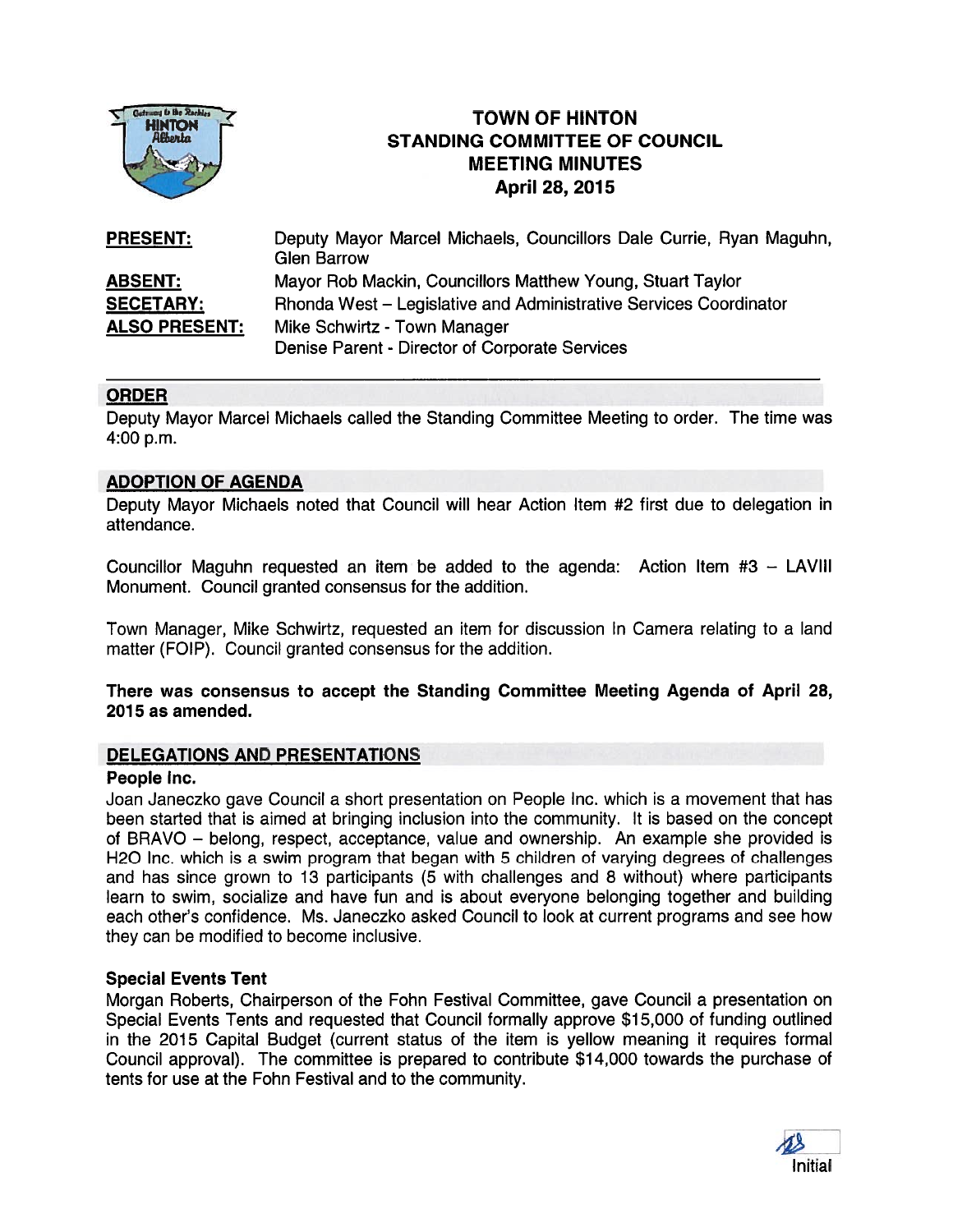### ACTION AND DISCUSSION ITEMS

Refer to the Standing Committee Meeting Agenda package for April 28, 2075 for detailed background information on these decisions.

#### Special Events Tents

There was consensus to direct Administration to bring <sup>a</sup> repor<sup>t</sup> to Regular Council on May 5, 2075 with respec<sup>t</sup> to requesting formal approval of line 5.1 (under the Automated Traffic Enforcement funds) of the 2075 Capital Budget.

There was consensus to direct Administration to provide <sup>a</sup> repor<sup>t</sup> to Council on the logistics of the program.

#### Housing Funds Allocation / Municipal Affairs

There was consensus to suppor<sup>t</sup> <sup>a</sup> reques<sup>t</sup> to Municipal Affairs in regards to the \$1M from sale proceeds of the Rural and Native Housing (Evergreen Portfolio) to be applied towards:

- Habitat for Humanity program to build perpetually affordable market ownership homes (\$700,000)
- Balance of funding to be applied to Hinton's future contribution to the Evergreen Facility Upgrade
- • In the event the Evergreen Facility Upgrade is not an option (Municipal Affairs does not approve) then the balance of funding to be applied to other projects that meet the criteria

#### LAVIII Monument

Councillor Maguhn provided Council with information on <sup>a</sup> program by The Canada Company. The program is aimed at helping 250 communities across Canada apply for and install <sup>a</sup> LAVIII monument in honour of those Canadians who have served in Afghanistan. A LAVIII is <sup>a</sup> light armoured vehicle utilized by Canadian Forces personnel.

There was consensus to direct Administration to do some basic logistics (costs, benefits, challenges, opportunities) investigation into the LAVIII monument program as supported by The Canada Company and bring <sup>a</sup> repor<sup>t</sup> back to Council.

# ADDITIONAL INFORMATION

Urgent Matters from Council

#### Town Manager Status Report

Town Manager Mike Schwirtz presented an update on the Council Action Pending List and on administrative matters.

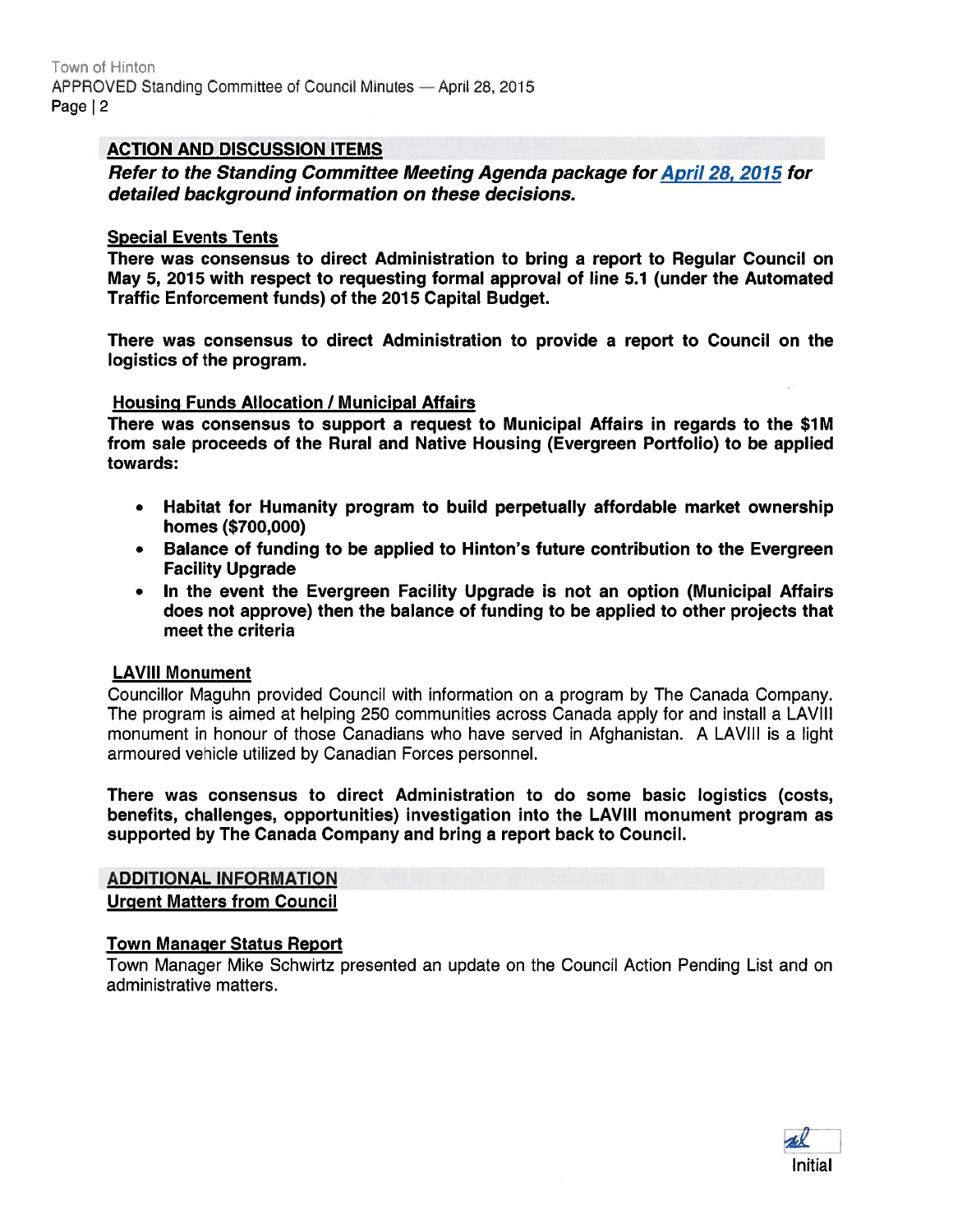## Executive Assistant Logistics Information

# MOVE IN CAMERA

## CURRIE -That Standing Committee move in camera.

The time was 5:29 p.m. The Chair called for <sup>a</sup> short recess and the meeting reconvened at 5:36 p.m.

## CURRIE - That Standing Committee revert to regular session.

The time was 6:30 p.m.

## ADJOURNMENT

BARROW - That Standing Committee Meeting of Council adjourn.

The time was  $6:31$  p.m.

Carried Deputy Mayor  $\frac{1}{10}$ 

Town Manager



**Carried** 

Carried